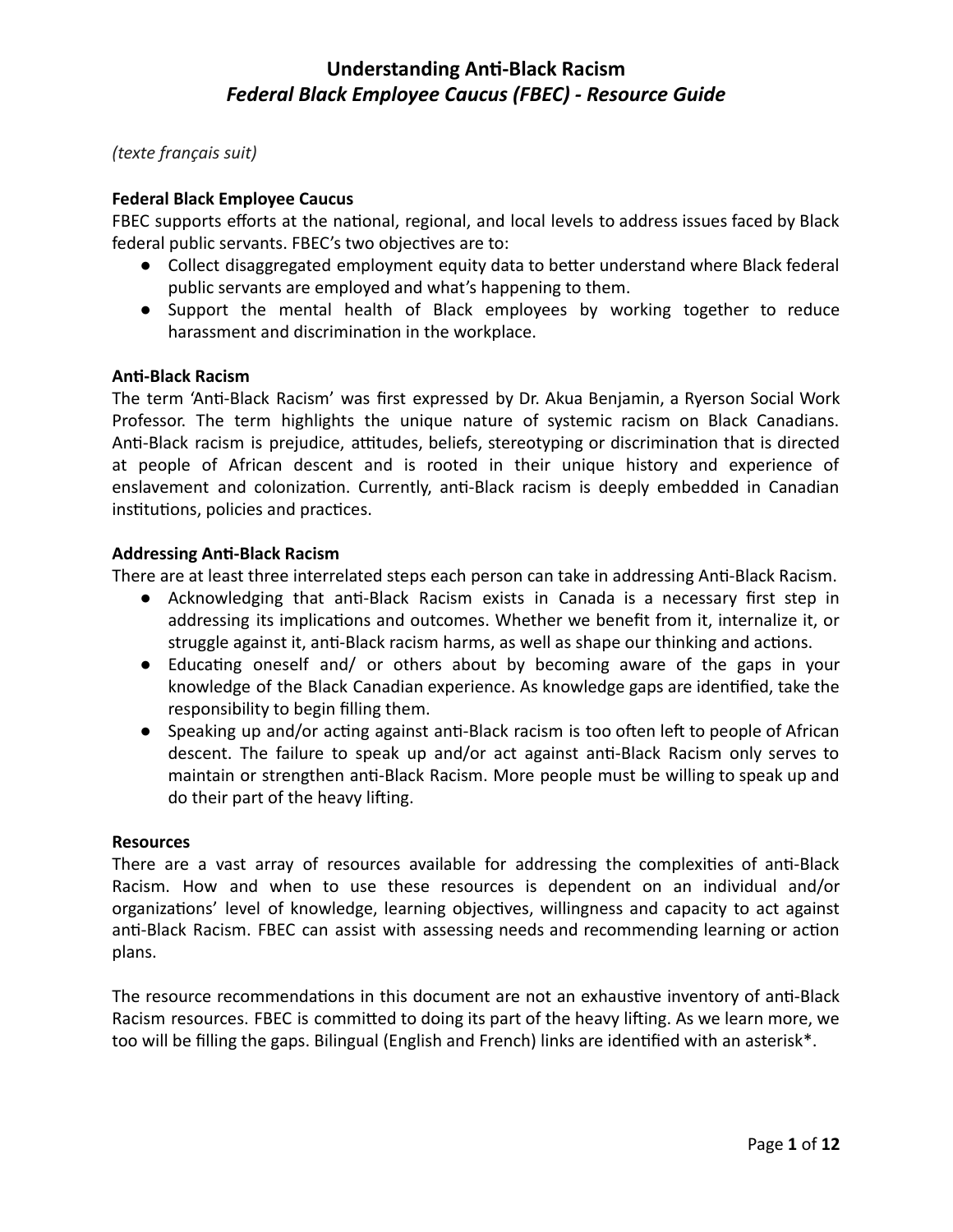### **Black Canadian History**

- African Nova Scotians. Nova Scotia has been home to people of African descent for over 400 years, centuries that saw struggle, achievement and the formation of communities that thrive to this day. Nova Scotia Archives is proud to care for and make available archival records that are powerful touchstones to this past, helping us to understand the present and allowing us to move together toward the future.
- Anti-Slavery Movement in Canada Library and Archives Canada\* In 2001, at the invitation of the J'Nikira Dinginesh Education Centre, Library and Archives Canada commemorated the 150th anniversary of the establishment of the Anti-Slavery Society of Canada in 1851 with this exhibition.
- [Black Canadian Studies](https://www.blackcanadianstudies.com/) This website is both a resource for Black Canadian Studies and a space where Professor Charmaine Nelson shares her past, present, and future research agendas and production.
- Black History Month in Canada's Digital Collections This page lists the projects included in Canada's Digital Collections (CDC). Black history-related content is included in the CDC. This digital collection was produced in partnership with Industry Canada.
- [Black History Canada Portal](http://blackhistorycanada.ca/) An annotated guide to online resources on the history of Canada's Black community.
- [Canadian Encyclopedia: Black History in Canada\\*](https://www.thecanadianencyclopedia.ca/en/collection/black-history-in-canada?gclid=EAIaIQobChMIv8-l9bPs2AIVk0wNCh2zFQaWEAAYASAAEgLOo_D_BwE) The Canadian Encyclopedia plays an essential role in providing Canadians and others with accurate, updated information about our people and country.
- Dictionary of Canadian Biography: Blacks\* The Dictionary of Canadian Biography features biographies of national importance.
- [Mary Ann Shadd Cary Library and Archives of Canada\\*](http://www.bac-lac.gc.ca/eng/discover/immigration/history-ethnic-cultural/under-northern-star/Pages/mary-ann-shadd-cary.aspx) Explore the records documenting Mary Ann Shadd Cary's abolitionist activities and personal life.
- [Remember Africville](https://www.nfb.ca/film/remember_africville/)  (National Film Board of Canada) This short film depicts Africville in Halifax, Nova Scotia. Former residents, their descendants and some of the decision makers speak out and, with the help of archival photographs and films, tell the story of that painful relocation.
- Remembering Black Loyalists, Black Communities in Nova Scotia This virtual exhibit is based on the physical exhibit of the same title produced by the History Section of the Nova Scotia Museum in 1999-2000. That exhibit was one of the products of the project Remembering Black Loyalists, Black Communities.
- Underground Railroad Historica Foundation\* The acclaimed Historica Minutes (and specifically, the Underground Railroad) are one-minute movies that portray exciting and important stories from Canada's past.
- [Virtual Museum of Canada On the Road North Black Canada and the Journey to](http://www.virtualmuseum.ca/edu/ViewLoitCollection.do%3Bjsessionid=23640EDE4050E0415702263D4E50CAAD?method=preview&lang=EN&id=2999) [Freedom\\*](http://www.virtualmuseum.ca/edu/ViewLoitCollection.do%3Bjsessionid=23640EDE4050E0415702263D4E50CAAD?method=preview&lang=EN&id=2999)

The Virtual Museum of Canada (VMC) uncovers the history of Black Canadians and their contributions to the establishment of Canada. The project was completed in collaboration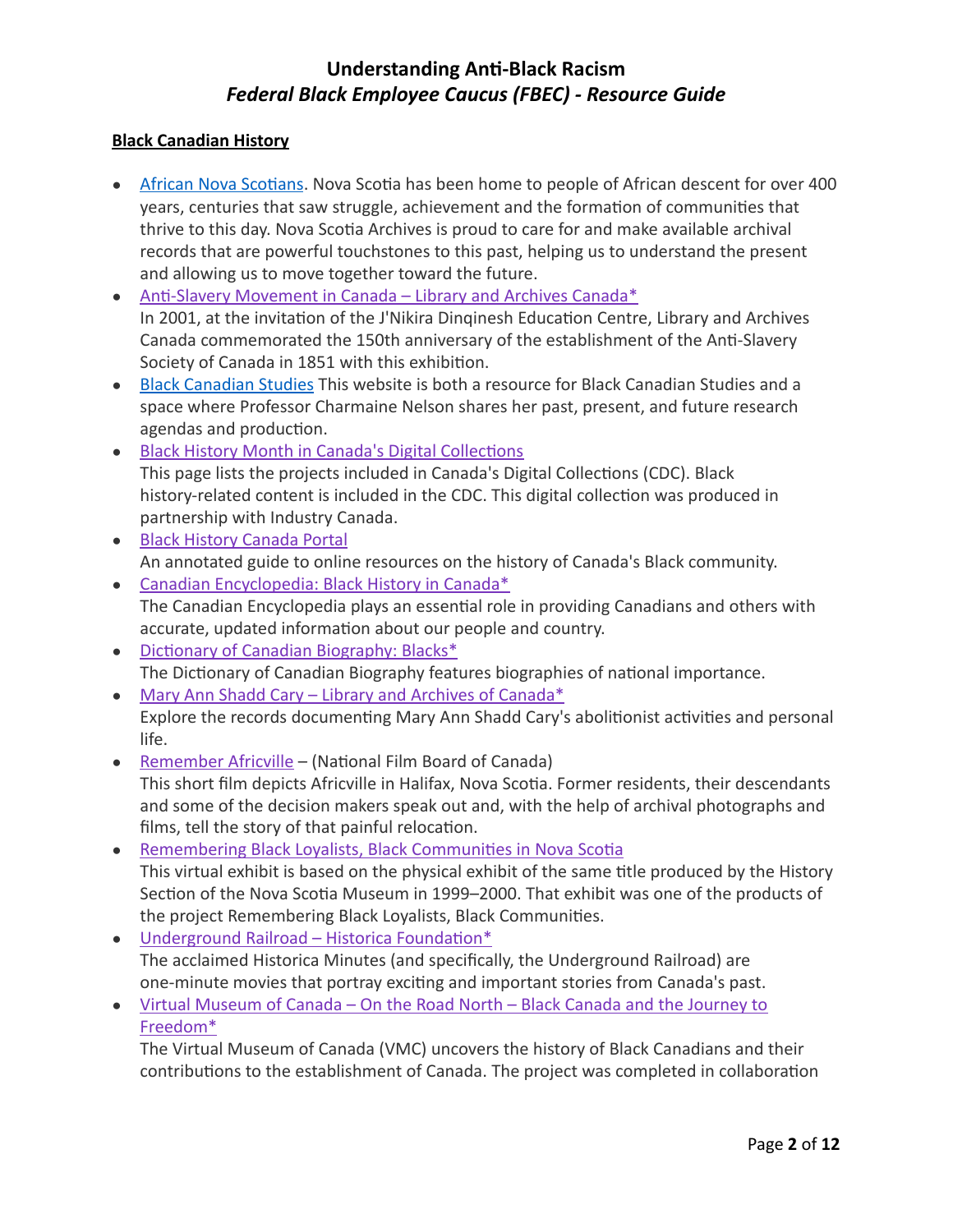with Immigration, Refugees and Citizenship Canada (IRCC) and is available for display in your region.

#### **Anti-Black Racism Resources:**

Welcome to Black Canada: How to take action Anti-Racism Resource Guide Anti-racism resources [Things You Should Know \(Read, Listen, Research and Donate to\) in Becoming a White Ally](https://docs.google.com/document/d/1gnk5E6cpPbgbjT91XEyZQAwpjEQlIcGZRwMx-4ltbnM/edit) Edmonton anti-Black racism tool kit Anti-Racism and Unlearning Resources Anti-Racist Tools [Racial Equity Tools](https://www.racialequitytools.org/home)

#### **For Parents:**

American Psychological Association: How to talk to kids about discrimination [Parent Toolkit: How to Talk to Kids about Race and Racism](https://www.parenttoolkit.com/social-and-emotional-development/advice/social-awareness/how-to-talk-to-kids-about-race-and-racism) [Resources for parents\\*](https://ocdsb.ca/cms/One.aspx?portalId=55478&pageId=208680) National Geographic: Talking to kids about race Parents: Anti-Racism for Kids: An Age-by-Age Guide to Fighting Hate

#### **In the News:**

[Remembering Black, Indigenous, and Other People of Colour killed by Canadian police](https://www.pyriscence.ca/home/2020/5/29/cdnpolice) It's long-past time to talk about policing of Black women in Canada [Racism In Canada Is Ever Present, But We Have A Long History Of Denial](https://www.huffingtonpost.ca/entry/racism-canada-anti-black_ca_5ecd6c6cc5b670f88ad48d5c) [The Massacre of Black Wall Street](https://www.theatlantic.com/sponsored/hbo-2019/the-massacre-of-black-wall-street/3217/) [White Fragility and the Rules of Engagement](https://www.uua.org/sites/live-new.uua.org/files/diangelo-white_fragility_and_the_rules_of_engagement.pdf) [The 1619 Project](https://www.nytimes.com/interactive/2019/08/14/magazine/1619-america-slavery.html)

### **Non-Fiction Books**

| Title                                                                      | <b>Author</b>                                      | <b>Notes</b> |
|----------------------------------------------------------------------------|----------------------------------------------------|--------------|
| Between The World And Me: Notes<br>on the First 150 Years in America       | Ta-Nehisi Coates                                   | <b>Book</b>  |
| <b>Black Life: Post Black Lives Matter</b><br>and The Struggle for Freedom | Rinaldo Walcott & Idil<br>Abdillahi                | <b>Book</b>  |
| Blindspot: Hidden Biases of Good<br>People                                 | Mahzarin R Banaji and<br>Anthony G Greenwald       | <b>Book</b>  |
| Burnley "Rocky" Jones:<br>Revolutionary                                    | Burnley "Rocky" Jones and<br>James W. St.G. Walker | <b>Book</b>  |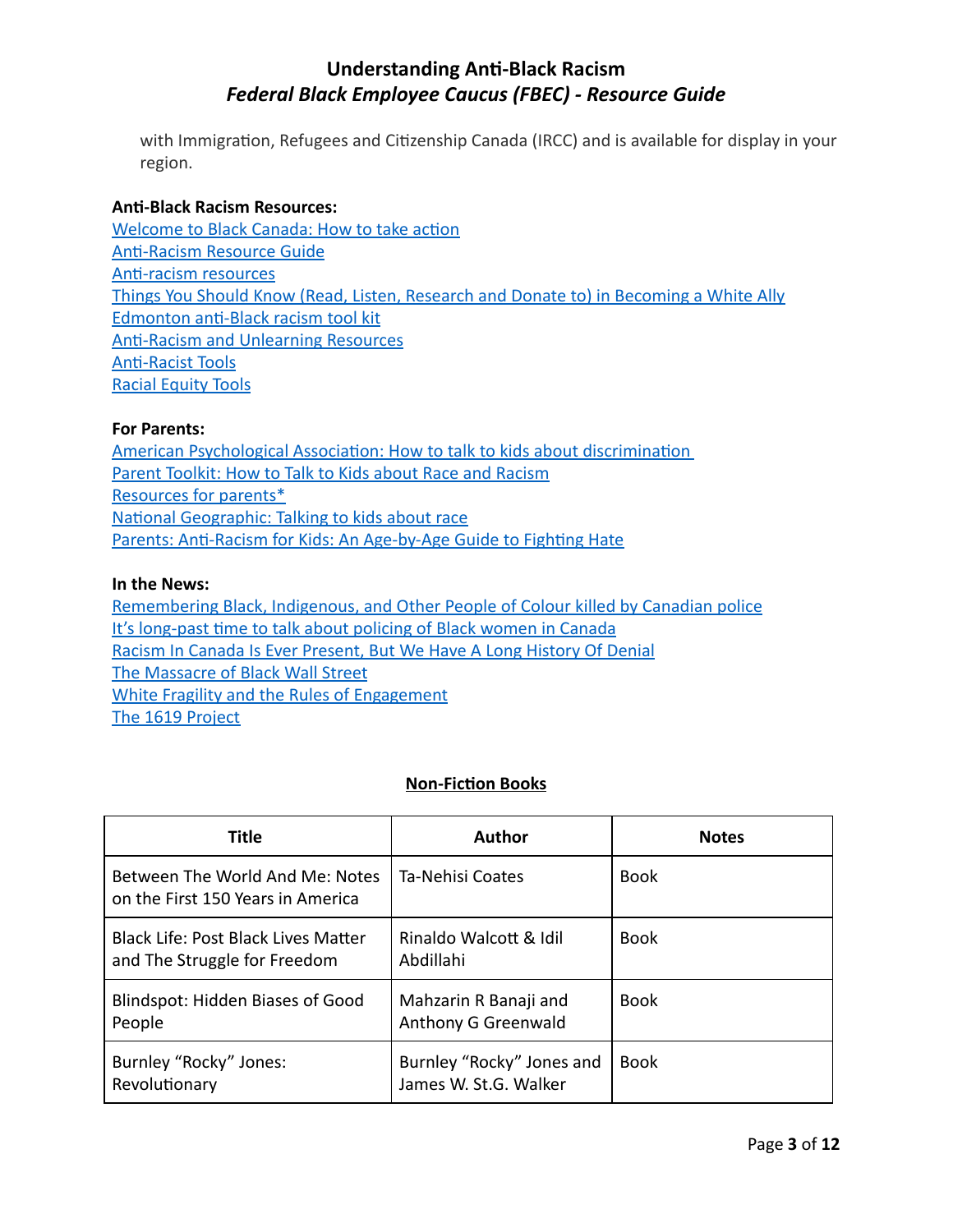| Excessive Force: Toronto's Fight to<br><b>Reform City Policing</b>                            | Alok Mukherjee & Tim<br>Harper                             | Book - Canadian<br>Perspective      |
|-----------------------------------------------------------------------------------------------|------------------------------------------------------------|-------------------------------------|
| Have Black Lives Ever Mattered?                                                               | Mumia Abu-Jamal                                            | <b>Book</b>                         |
| How to be an Antiracist                                                                       | Ibram X. Kendi                                             | <b>Book</b>                         |
| In the Black                                                                                  | B. Denham Jolly                                            | Book - Canadian<br>Perspective      |
| Me and White Supremacy                                                                        | Layla Saad                                                 | <b>Book with Discussion</b>         |
| Opportunities for White People in<br>the Fight for Racial Justice                             | Jonathan Osler                                             | Infographic - Guide                 |
| <b>Policing Black Lives</b>                                                                   | Robyn Maynard                                              | Book - Canadian<br>Perspective      |
| Queer Returns: Essays and<br><b>Interviews On Multicultural</b><br>Diaspora and Black Studies | Rinaldo Walcott                                            | Book - Canadian<br>Perspective      |
| So you want to talk about Race                                                                | Ijeoma Oluo                                                | <b>Book</b>                         |
| The Fire Next Time                                                                            | James Baldwin                                              | <b>Book</b>                         |
| The New Jim Crow: Mass<br>Incarceration in the Age of<br>Colorblindness                       | Michelle Alexander                                         | <b>Book</b>                         |
| The Skin We're In                                                                             | <b>Desmond Cole</b>                                        | Book-Canadian<br>Perspective        |
| They Can't Kill Us All                                                                        | Wesley Lowery                                              | <b>Book</b>                         |
| They Said This Would Be Fun                                                                   | <b>Eternity Martis</b>                                     | Book - Canadian<br>Perspective      |
| Until We Are Free: Reflections on<br><b>Black Lives Matter in Canada</b>                      | Rodney Diverlus; Sandy<br>Hudson; and Syrus Marcus<br>Ware | <b>Book-Canadian</b><br>Perspective |
| White Rage: The Unspoken Truth of<br><b>Our Racial Divide</b>                                 | Carol Anderson                                             | <b>Book</b>                         |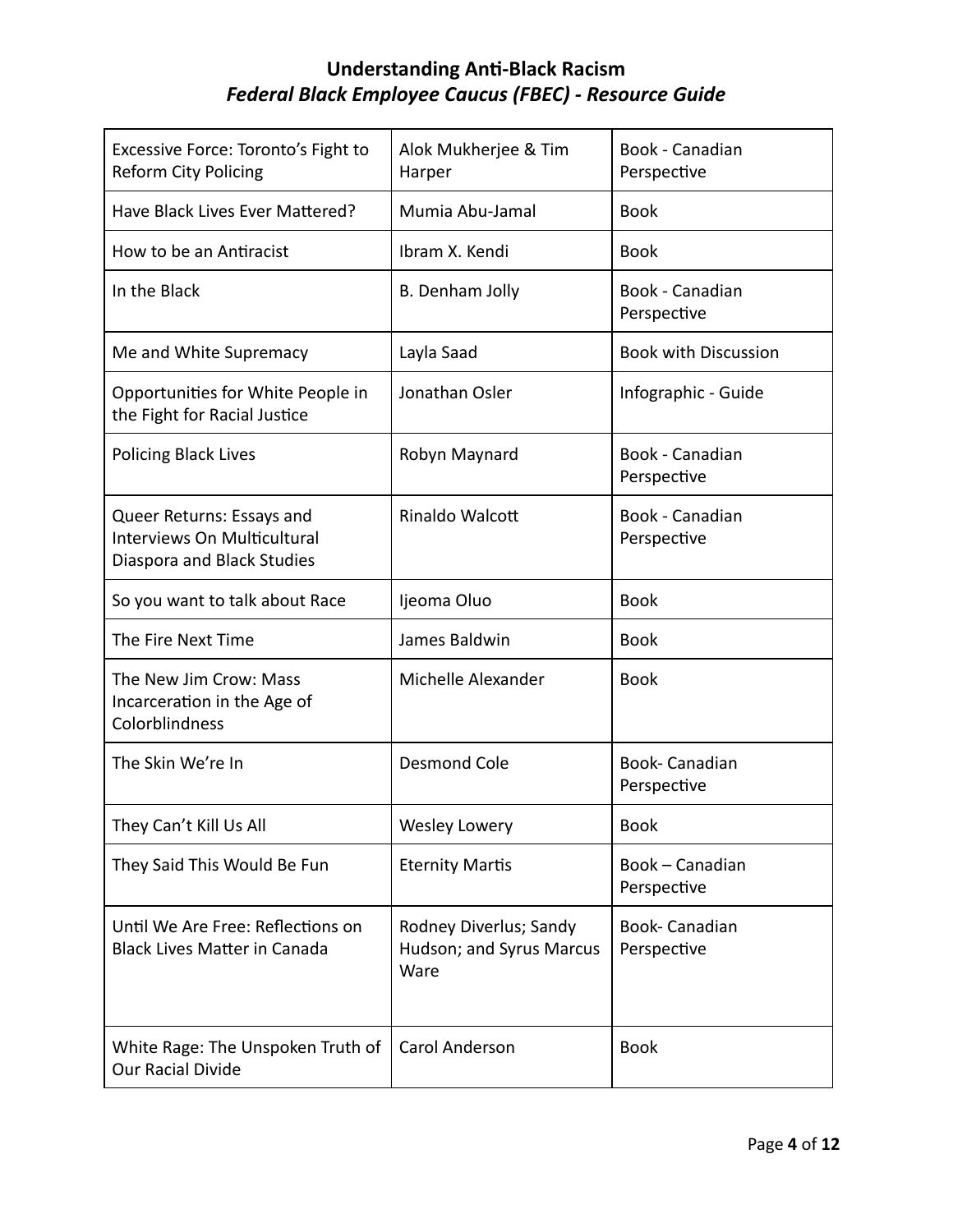| Why are all the black kids sitting<br>together in the cafeteria? | <b>Beverly Daniel Tatum</b> | <b>Book</b> |
|------------------------------------------------------------------|-----------------------------|-------------|
| Why I'm No Longer Talking To<br>White People About Race          | Reni Eddo-Lodge             | <b>Book</b> |

### **Canadian Organizations**

| <b>Organizations</b>                                   | Location                |
|--------------------------------------------------------|-------------------------|
| <b>Action Dignity</b>                                  | Alberta                 |
| <b>African Descent Society British Columbia</b>        | <b>British Columbia</b> |
| <b>Alberta Assembly of Social Workers</b>              | Alberta                 |
| <b>Association of Black Social Workers</b>             | Nova Scotia             |
| <b>Amherstburg Freedom Museum</b>                      | Ontario                 |
| <b>Black Boys Code*</b>                                | National                |
| <b>Black Business and Professional Association*</b>    | National                |
| <b>Black Cultural Centre for Nova Scotia</b>           | Nova Scotia             |
| <b>Black Health Alliance</b>                           | National                |
| <b>Black History Ottawa*</b>                           | Ontario                 |
| <b>Black History Month - Montréal*</b>                 | Quebec                  |
| <b>Black in BC Community Support Fund for COVID-19</b> | <b>British Columbia</b> |
| <b>Black Legal Action Centre</b>                       | Ontario                 |
| <b>Black Liberation Collective</b>                     | Ontario                 |
| <b>Black Lives Matter Toronto</b>                      | Ontario                 |
| <b>Black Lives Matter Vancouver</b>                    | <b>British Columbia</b> |
| <b>Black Loyalist Heritage Society</b>                 | Nova Scotia             |
| <b>Black Mental Health Matters</b>                     | Ontario                 |
| <b>Black Space Winnipeg</b>                            | Saskatchewan            |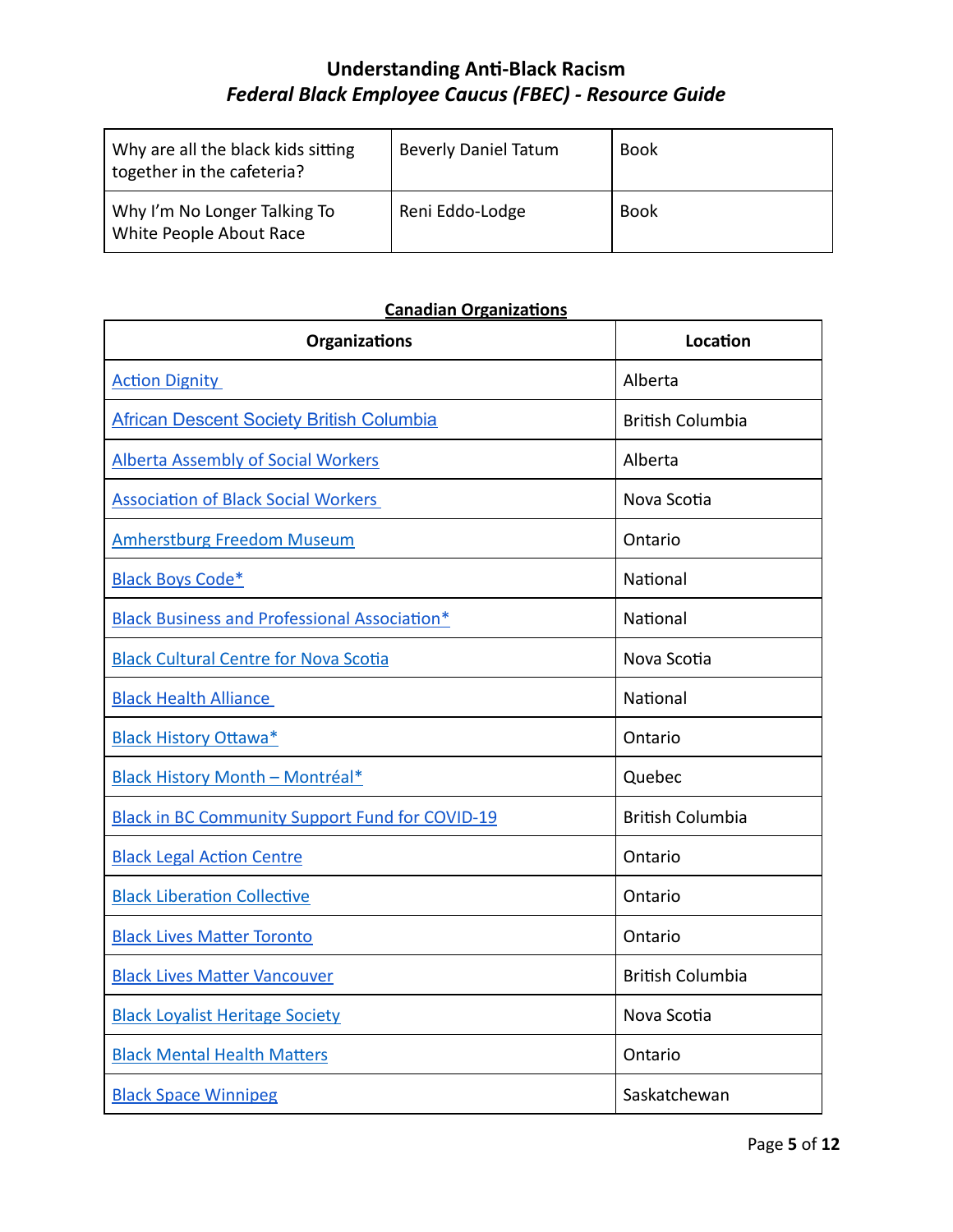| <b>Black Youth Helpline</b>                                      | National                |
|------------------------------------------------------------------|-------------------------|
| Bolides d'Ottawa*                                                | Ontario                 |
| <b>Buxton National Historic Site &amp; Museum</b>                | Ontario                 |
| <b>British Columbia Black History Awareness Society (BCBHAS)</b> | <b>British Columbia</b> |
| CEE - Centre for Young Black Professionals                       | Ontario                 |
| <b>Community Wise Resource Centre</b>                            | Alberta                 |
| <b>DESTA Black Youth Network</b>                                 | Quebec                  |
| <b>Freedom School Toronto</b>                                    | Ontario                 |
| <b>Harriet Tubman Community Organization</b>                     | Ontario                 |
| <b>Head &amp; Hands</b>                                          | Quebec                  |
| <b>Health Association of African Canadians</b>                   | Nova Scotia             |
| <b>Hoodstock (French only)</b>                                   | Quebec                  |
| Institute for Research and Education on Race Relations*          | Quebec                  |
| <b>Justice for Abdirahman</b>                                    | Ontario                 |
| <b>New Brunswick Black History Society</b>                       | <b>New Brunswick</b>    |
| Nia Centre for Arts                                              | Ontario                 |
| <b>Ontario Black History Society</b>                             | Ontario                 |
| Saskatchewan African Canadian Heritage Museum Inc. (SACHM)       | Saskatchewan            |
| <b>Showing Up for Racial Justice</b>                             | Ontario                 |
| <b>Slavery to Freedom*</b>                                       | Ontario                 |
| <b>TAIBU Community Health Centre*</b>                            | Ontario                 |
| The Black Collation of Quebec*                                   | Quebec                  |
| <b>The Come Up</b>                                               | Alberta                 |
| <b>The Most Nurtured</b>                                         | Ontario                 |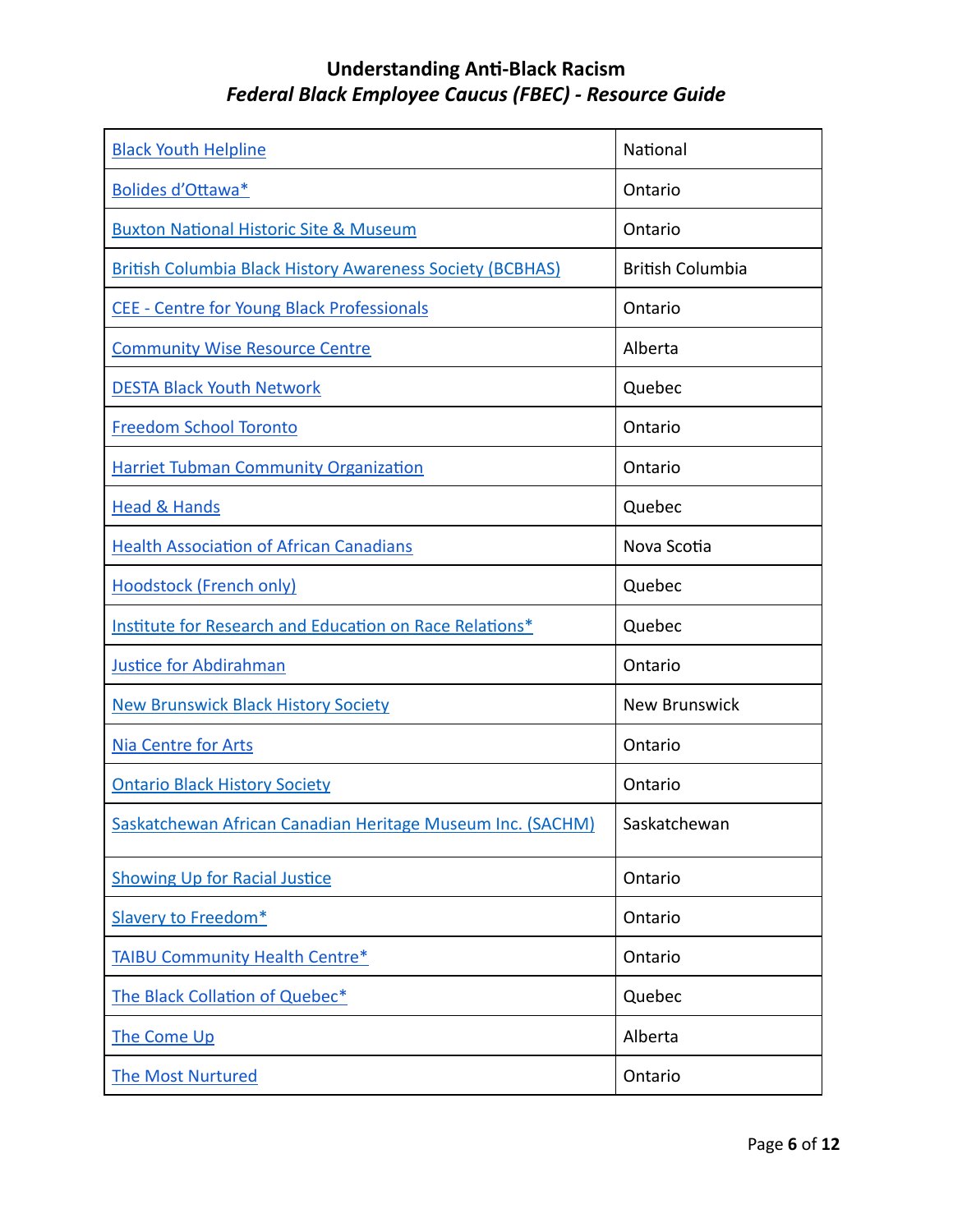| Uncle Tom's Cabin Historic Site* | Ontario         |
|----------------------------------|-----------------|
| UNDPAD Push Coalition*           | <b>National</b> |
| <b>YYC Voice</b>                 | Alberta         |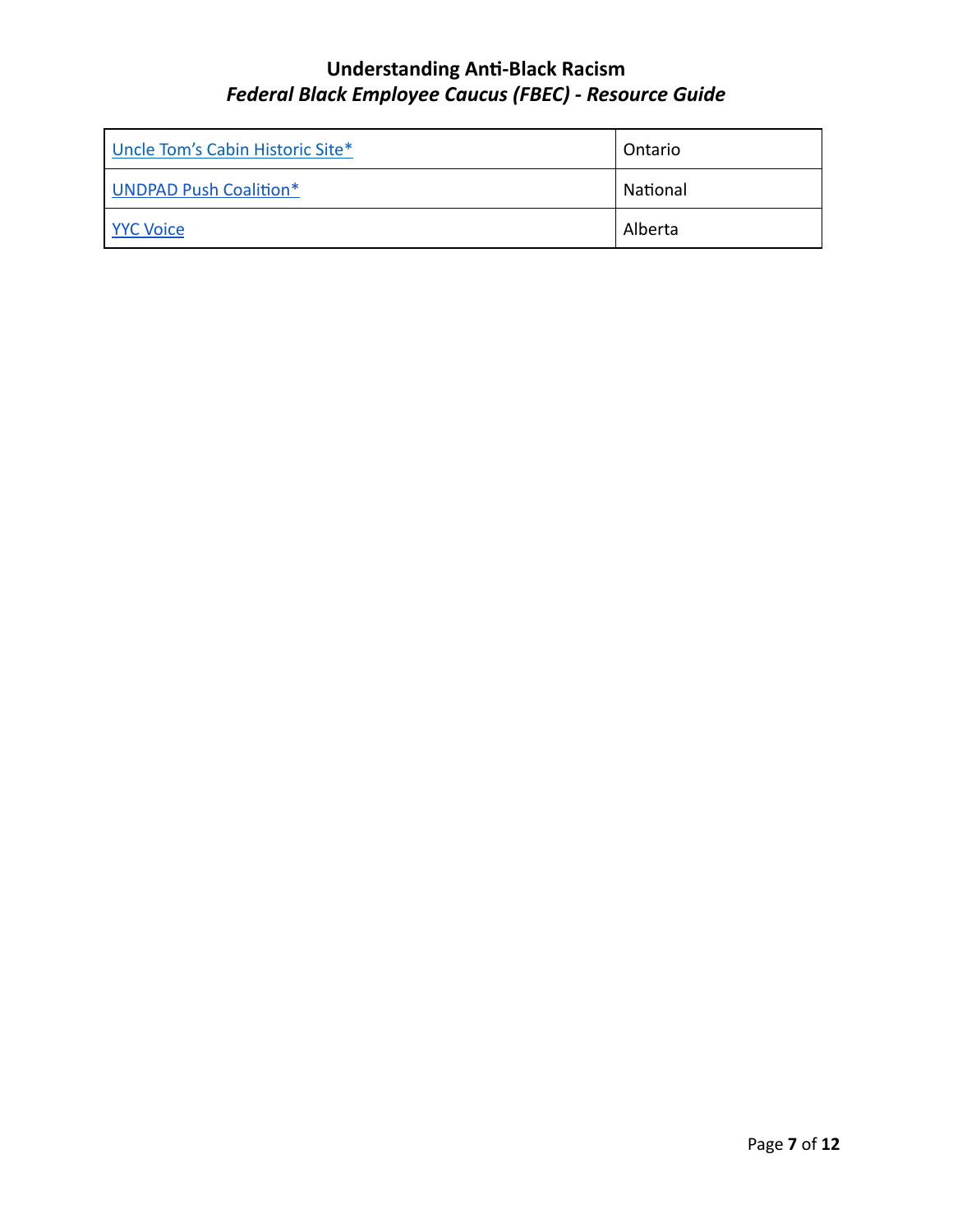#### **Caucus des employés fédéraux noirs**

Le Caucus des employés fédéraux noirs (CEFN) appuie les efforts déployés au niveau national, régional et local pour remédier aux enjeux auxquels font face les fonctionnaires fédéraux noirs. Les deux objectifs du CEFN consistent à :

- recueillir des données ventilées sur l'équité en matière d'emploi pour mieux comprendre où travaillent les employés fédéraux noirs et leur situation;
- soutenir la santé mentale des employés noirs en travaillant ensemble afin de réduire le harcèlement et la discrimination en milieu de travail.

#### **Racisme envers les Noirs**

Le terme « racisme envers les Noirs » a été formulé pour la première fois par Akua Benjamin, professeure de travail social à l'Université Ryerson. Ce terme fait ressortir la nature particulière du racisme systémique à l'égard des Canadiens noirs. Il s'agit de préjugés, d'attitudes, de croyances, de stéréotypes ou de discrimination à l'égard des personnes d'ascendance africaine qui trouvent leur origine dans l'histoire et l'expérience uniques de l'esclavage et de la colonisation. Le racisme envers les Noirs est actuellement profondément enraciné dans les institutions, les politiques et les pratiques canadiennes.

#### **Lutter contre le racisme envers les Noirs**

Chaque personne peut prendre au moins trois mesures interdépendantes pour lutter contre le racisme envers les Noirs.

- Reconnaître que le racisme envers les Noirs existe au Canada il s'agit de la première étape de l'examen de ses répercussions et de ses conséquences. Le racisme envers les Noirs nuit à nos perceptions et à nos actions et les façonne, peu importe si on en tire profit, on l'intériorise ou on le combat.
- S'informer et/ou sensibiliser les autres en prenant conscience des lacunes dans les connaissances del'expérience des Canadiens noirs. À mesure que vous repérez des lacunes dans vos connaissances, prenez la responsabilité de commencer à les combler.
- Trop souvent, on laisse les personnes d'ascendance africaine briser le silence et/ou agir contre le racisme envers les Noirs. En ne brisant pas le silence et/ou en n'agissant pas contre le racisme envers les Noirs, on ne fait que maintenir ou renforcer le racisme envers les Noirs. Plus de gens doivent avoir la volonté de briser le silence et de déployer de grands efforts.

#### **Ressources**

De nombreuses ressources sont offertes pour tenir compte des complexités de la lutte contre le racisme envers les Noirs. La manière et le moment d'utiliser ces ressources dépendent du niveau de connaissances d'un individu et/ou d'une organisation, de ses objectifs d'apprentissage et de sa volonté/capacité à agir contre le racisme envers les Noirs. Le CEFN peut aider à déterminer les besoins et à recommander des plans d'apprentissage/d'action. Les recommandations de ressources figurant dans le présent document ne constituent pas une liste exhaustive des ressources en matière de lutte contre le racisme envers les Noirs. Le CEFN est résolu à déployer de grands efforts. Nous comblerons aussi les lacunes au fur et à mesure que nous en apprendrons davantage.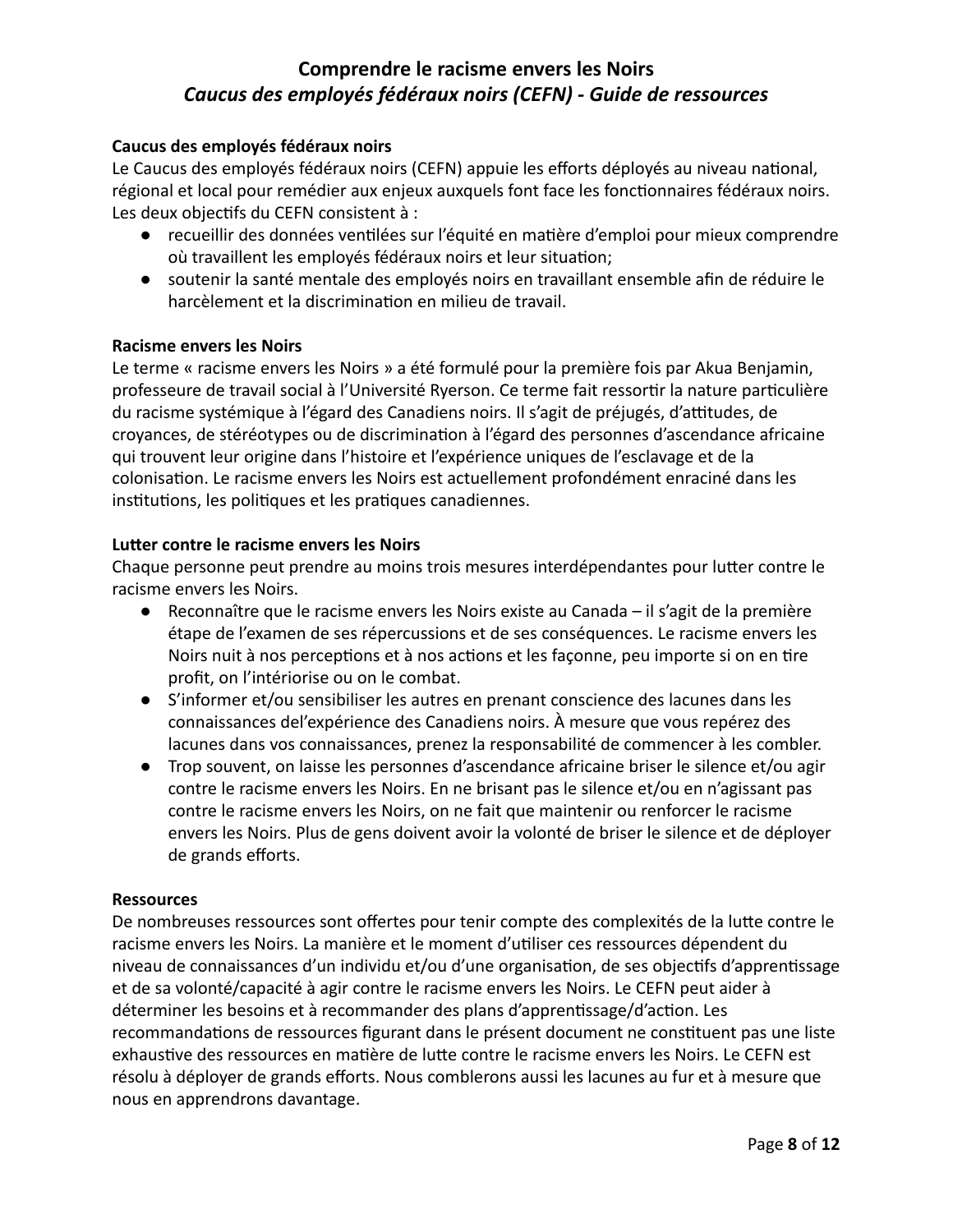#### **Ressources:**

Le guide de l'antiracisme Stratégie de lutte contre le racisme envers les noirs [Plan Stratégique triennal de l' Ontario contre le racisme](https://files.ontario.ca/ar-2001_ard_report_fr_tagged_final-s.pdf) Trousse d'outils du campus pour lutter contre le racisme. [Être noire et être une femme la société](https://www.thecanadianencyclopedia.ca/fr/article/noires-et-militantes-pour-la-liberte) Guide d'initiation à la lutte contre le racisme Politique en matière d'égalité de genre et d'équité raciale La Fondation Canadienne des relations raciales

#### **Un peu d'histoire:**

Le mouvement antiesclavagiste au Canada [L'histoire des noirs au Canada](https://www.bac-lac.gc.ca/fra/decouvrez/immigration/histoire-ethniques-culturels/Pages/noirs.aspx) [L'histoire d'Africville](https://droitsdelapersonne.ca/histoire/lhistoire-dafricville) [Volontaires noirs durant la Première Guerre mondiale](https://www.thecanadianencyclopedia.ca/fr/article/les-volontaires-noirs-et-la-premiere-guerre-mondiale) Vers une politique gouvernementale de lutte contre le racisme et la discrimination [Les Afro-Néo-Écossais](https://novascotia.ca/archives/africanns/results.asp?Search=&SearchList1=2&Language=French) [L'HISTOIRE DES NOIRS au CANADA](http://www.histoiredesnoirsaucanada.com/education/GuidePedagogique.pdf)

#### **Pour les parents:**

Expliquer le racisme aux enfants : les suggestions d'une psychologue Petit guide pour combattre le racisme au Québec L'éducation antiraciste en milieu scolaire francophone Comment parler du racisme et de la discrimination aux enfants? [Parler du racisme à vos enfants](https://www.unicef.ca/fr/blog/parler-du-racisme-vos-enfants) [Africville](https://thecanadianencyclopedia.ca/fr/article/africville) (Une autre perception de l'histoire)

#### Animation :

Explorez notre collection de films réalisés par des cinéastes et allié(e)s des communautés noires [Âme noire](https://www.onf.ca/film/ame_noire/)

#### **Dans l'actualité / Courtes lectures:**

Drame de Tulsa en 1921 : le massacre de la population noire aux Etats-Unis Rendre justice aux Canadiens noirs [Volontaires noirs durant la Première Guerre mondiale](https://www.thecanadianencyclopedia.ca/fr/article/les-volontaires-noirs-et-la-premiere-guerre-mondiale) Les réseaux sociaux, véritables outils de lutte contre le racisme?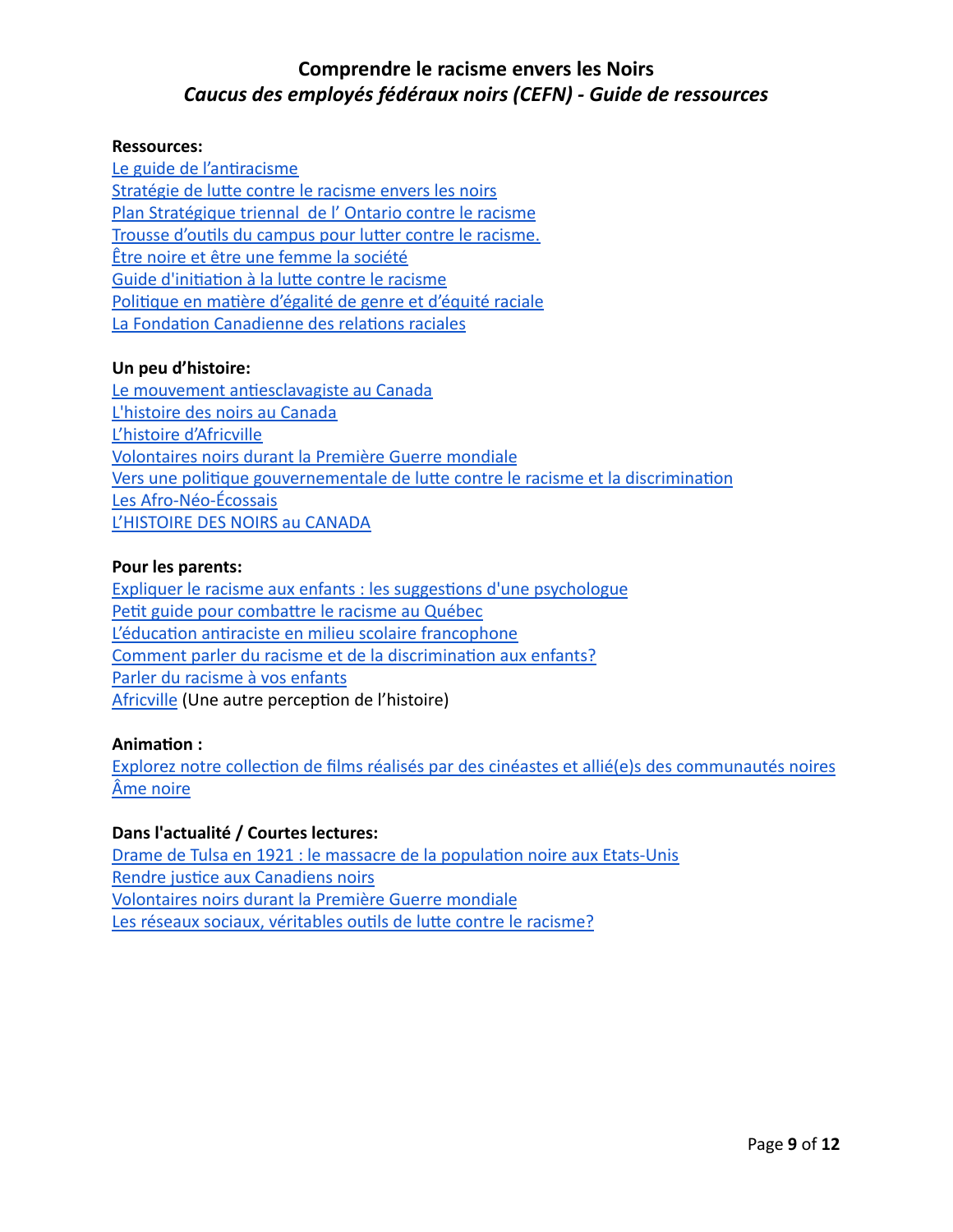### Livres de non-fiction:

| <b>Titre</b>                                                                                           | <b>Auteur</b>                                                    | <b>Notes</b> |
|--------------------------------------------------------------------------------------------------------|------------------------------------------------------------------|--------------|
| NoirEs sous surveillance                                                                               | Robyn Maynard                                                    | Livre        |
| Aminata                                                                                                | Lawrence Hill                                                    | Livre        |
| Racisme Anti - Noirs                                                                                   | Mireille-Tsheusi Rob                                             | Livre        |
| L'histoire oubliée de la<br>contribution des esclaves et<br>soldats noirs à l'édification<br>du Canada | Amadou BA                                                        | Livre        |
| Peau noire, masques blancs                                                                             | Frantz fanon                                                     | Livre        |
| Une colère noire. Lettre à<br>mon fils                                                                 | Ta-Nehisi Coates                                                 | Livre        |
| Le procès de l'Amérique                                                                                | Ta-Nehisi Coates                                                 | Livre        |
| Le racisme et l'intolérance                                                                            | Louise Spilsbury                                                 | Livre        |
| Le racisme                                                                                             | <b>Astrid Dumontet</b>                                           | Livre        |
| 11 brefs essais contre le<br>racisme                                                                   | Christian Nadeau, Amel<br>ZaaZaa, Will Prosper et<br>Fabrice Vil | Essai        |
| Voici Viola Desmond                                                                                    | Elizabeth MacLeod et Mike<br>Deas                                | Livre        |
| Le racisme est un problème<br>de Blancs                                                                | Reni Eddo-Lodge                                                  | Livre        |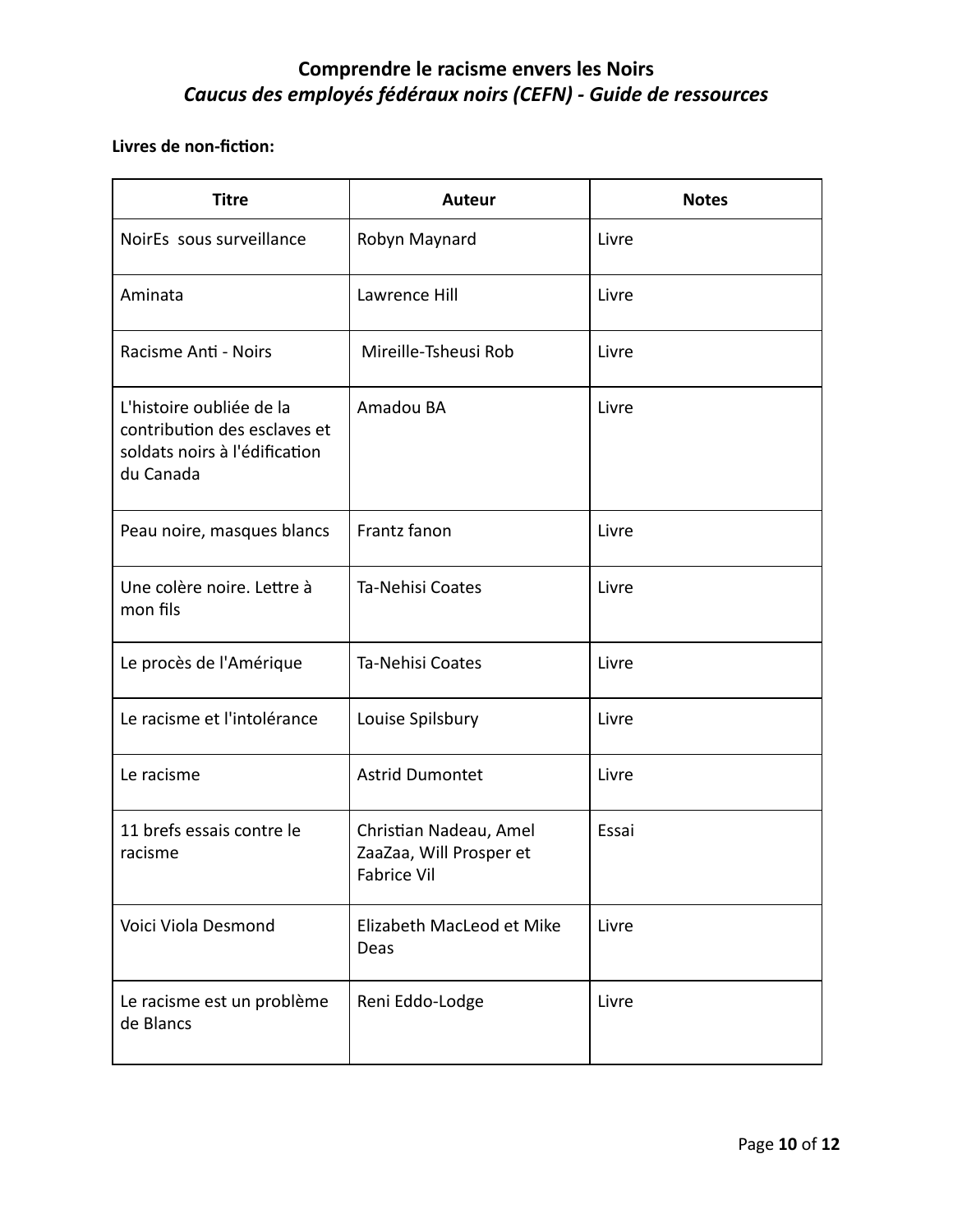### **Organisations au Québec:**

| Organisme                                                                               | Lieu              |
|-----------------------------------------------------------------------------------------|-------------------|
| Commission des droits de la personne et des droits de la jeunesse<br>du Québec (CDPDJQ) | Québec            |
| Association de la communauté noire de Côte-des-Neiges                                   | Côte-des-Neiges   |
| Centre Coomunautaire Bon Courage de Place Benoît                                        | Saint-Laurent     |
| <b>Hoodstock</b>                                                                        | Montréal          |
| Centre de Recherche-Action sur les relations raciales                                   | Montréal          |
| Afrique au Féminin                                                                      | Montréal          |
| For Us Girls                                                                            | Montréal          |
| Fédération des Canadiens Noirs                                                          | Partout au Canada |
| Réseau Pour l'avancement des communautés noires                                         | Partout au Canada |
| Pour 3 Points                                                                           | Montréal          |
| La ligue des noires nouvelle génération                                                 | Montréal          |
| Tout le Hood en Parle                                                                   | Montréal          |
| <b>Mak A Diff</b>                                                                       | Montréal          |
| <b>ChamPaint MTL</b>                                                                    | Montréal          |
| <b>A Deux Mains</b>                                                                     | Montréal          |